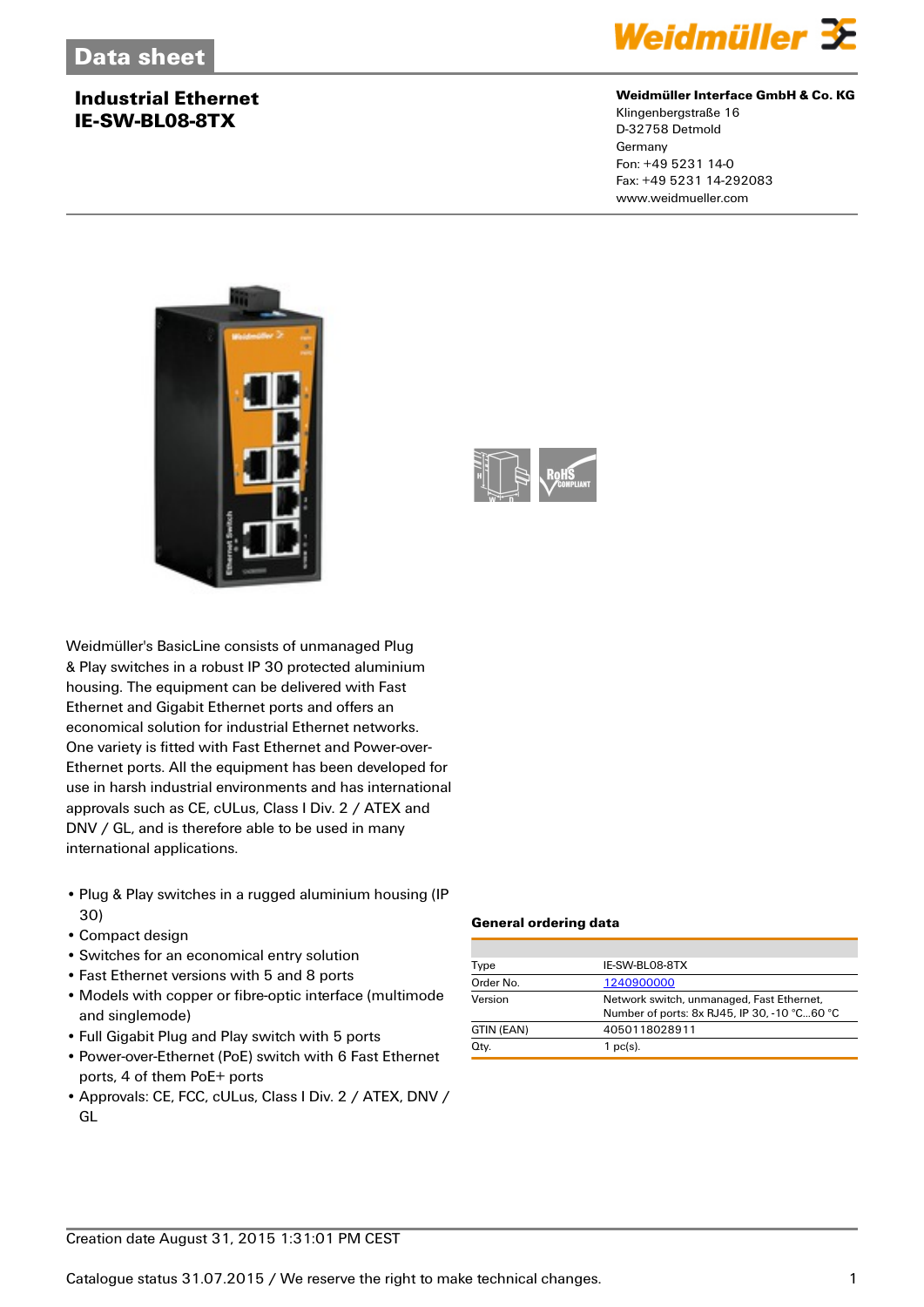### **Industrial Ethernet IE-SW-BL08-8TX**

## **Technical data**



### **Weidmüller Interface GmbH & Co. KG**

Klingenbergstraße 16 D-32758 Detmold Germany Fon: +49 5231 14-0 Fax: +49 5231 14-292083

| <b>Dimensions and weights</b>       |                                                                                                                                                                                                                                                       |                             |                                                                                                        |  |
|-------------------------------------|-------------------------------------------------------------------------------------------------------------------------------------------------------------------------------------------------------------------------------------------------------|-----------------------------|--------------------------------------------------------------------------------------------------------|--|
|                                     |                                                                                                                                                                                                                                                       |                             |                                                                                                        |  |
| Width                               | 50 mm                                                                                                                                                                                                                                                 | Height                      | 115 mm                                                                                                 |  |
| Depth                               | 70 mm                                                                                                                                                                                                                                                 | Weight                      | 275 g                                                                                                  |  |
| Net weight                          | 275g                                                                                                                                                                                                                                                  |                             |                                                                                                        |  |
| <b>EMC conformity and approvals</b> |                                                                                                                                                                                                                                                       |                             |                                                                                                        |  |
|                                     |                                                                                                                                                                                                                                                       |                             |                                                                                                        |  |
| <b>EMC</b> standards                | FCC Part 15, CISPR<br>(EN55022) Class A, EN<br>61000-4-2 (ESD), Stage 3,<br>EN 61000-4-3 (RS), Stage<br>3, EN 61000-4-4 (EFT),<br>Stage 3, EN 61000-4-5<br>(surge voltage), Stage<br>3, EN 61000-4-6 (CS),<br>Stage 3, EN 61000-4-8,<br>EN 61000-4-11 | Explosive risk zone         | UL/cUL, Class I, Division<br>2, Groups A, B, C and D,<br>ATEX Zone 2 Ex nA IIC T4<br>Gc                |  |
| Free fall                           | according to IEC<br>60068-2-32                                                                                                                                                                                                                        | Security                    | <b>UL508</b>                                                                                           |  |
| Ship use                            | DNV, GL                                                                                                                                                                                                                                               | Shock                       | according to IEC<br>60068-2-27                                                                         |  |
| Vibration                           | according to IEC<br>60068-2-6                                                                                                                                                                                                                         |                             |                                                                                                        |  |
| <b>Environmental conditions</b>     |                                                                                                                                                                                                                                                       |                             |                                                                                                        |  |
|                                     |                                                                                                                                                                                                                                                       |                             |                                                                                                        |  |
| Humidity                            | 5 to 95 % (non-<br>condensing)                                                                                                                                                                                                                        | Operating temperature, max. | 60 °C                                                                                                  |  |
| Operating temperature, min.         | $-10 °C$                                                                                                                                                                                                                                              | Storage temperature, max.   | 85 °C                                                                                                  |  |
| Storage temperature, min.           | -40 °C                                                                                                                                                                                                                                                |                             |                                                                                                        |  |
| Guarantee                           |                                                                                                                                                                                                                                                       |                             |                                                                                                        |  |
| Time interval                       | 5 years                                                                                                                                                                                                                                               |                             |                                                                                                        |  |
| <b>Interfaces</b>                   |                                                                                                                                                                                                                                                       |                             |                                                                                                        |  |
|                                     |                                                                                                                                                                                                                                                       |                             |                                                                                                        |  |
| DIP switch                          | 1x for enabling/disabling<br>the broadcast storm<br>protection                                                                                                                                                                                        | <b>LED</b> indicator        | PWR1, PWR2, 10/100M<br>(TP-Port)                                                                       |  |
| Number of ports                     | 8x RJ45                                                                                                                                                                                                                                               | RJ45 ports                  | $\overline{10/100B}$ aseT(X), auto<br>negotiation, Full-/half-<br>duplex mode, Auto MDI/<br>MDI-X port |  |
| <b>MTBF</b>                         |                                                                                                                                                                                                                                                       |                             |                                                                                                        |  |
|                                     |                                                                                                                                                                                                                                                       |                             |                                                                                                        |  |
| <b>MTBF</b>                         | 2,428,210 hrs                                                                                                                                                                                                                                         | <b>MTBF</b>                 | Telcordia (Bellcore), GB                                                                               |  |
| Order data                          |                                                                                                                                                                                                                                                       |                             |                                                                                                        |  |
|                                     |                                                                                                                                                                                                                                                       |                             |                                                                                                        |  |
| Descriptive text ordering data      | Models with extended<br>operating temperature                                                                                                                                                                                                         | Number of ports             |                                                                                                        |  |
| Operating temperature               | range from -40<br>-10 °C60 °C                                                                                                                                                                                                                         |                             | 8x RJ45                                                                                                |  |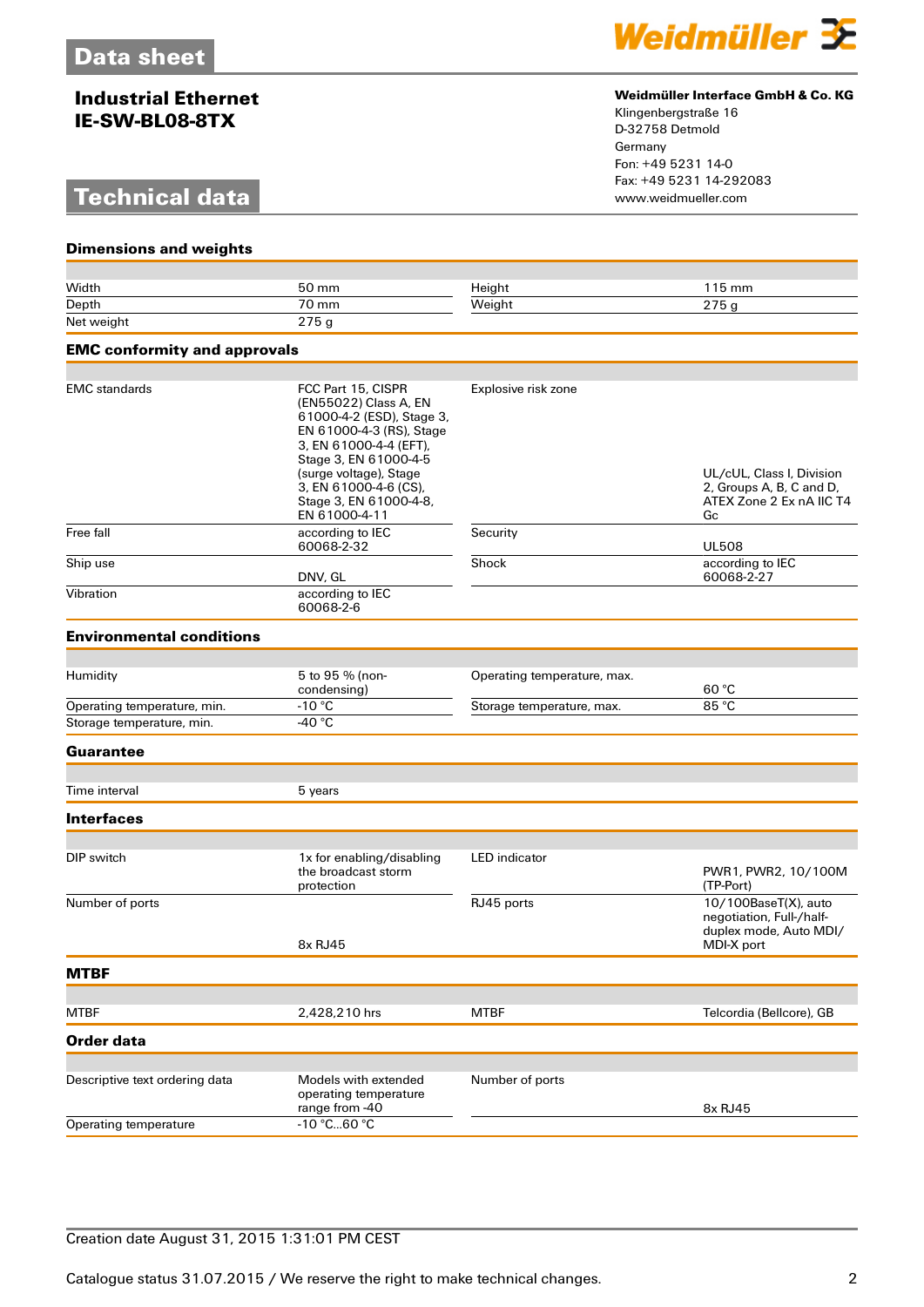### **Industrial Ethernet IE-SW-BL08-8TX**

# **Technical data**



### **Weidmüller Interface GmbH & Co. KG**

Klingenbergstraße 16 D-32758 Detmold Germany Fon: +49 5231 14-0 Fax: +49 5231 14-292083

| <b>Power supply</b>                       |                                              |                     |                                                         |
|-------------------------------------------|----------------------------------------------|---------------------|---------------------------------------------------------|
|                                           |                                              |                     |                                                         |
| Connection type                           | 1 removable 4-pin terminal                   | Current consumption |                                                         |
| Reverse polarity protection               | block                                        | Supply voltage      | 0.13 A at 24 V<br>12/24/48 V DC, 9.6 to 60              |
|                                           |                                              |                     | V DC, 18 to 30 V AC, 47 to                              |
|                                           | Available                                    |                     | 63 Hz, 2 redundant inputs                               |
| Turn-on current limit                     | 1.1A                                         |                     |                                                         |
| <b>Switch characteristics</b>             |                                              |                     |                                                         |
| MAC table size                            | 1 K                                          | Packet buffer size  | <b>512 Kbit</b>                                         |
| <b>Technical data</b>                     |                                              |                     |                                                         |
|                                           | Aluminium                                    |                     | <b>IP 30</b>                                            |
| Housing main material<br>Type of mounting | Mounting rail                                | Protection degree   |                                                         |
|                                           |                                              |                     |                                                         |
| <b>Technology</b>                         |                                              |                     |                                                         |
|                                           |                                              |                     |                                                         |
| Data switching                            | Store and Forward                            | Flow control        | IEEE 802.3x flow control,<br>Back pressure flow control |
| Standard                                  | IEEE 802.3 for 10BaseT.                      |                     |                                                         |
|                                           | IEEE 802.3u for                              |                     |                                                         |
|                                           | 100BaseT(X), IEEE 802.3x<br>for flow control |                     |                                                         |
| <b>Classifications</b>                    |                                              |                     |                                                         |
|                                           |                                              |                     |                                                         |
| <b>ETIM 4.0</b>                           | EC002598                                     | <b>ETIM 5.0</b>     | EC002598                                                |
| <b>ETIM 6.0</b>                           | EC002598                                     | eClass 6.2          | 19-17-01-06                                             |
| eClass 7.1<br>eClass 9.0                  | 19-17-01-06<br>19-17-01-06                   | eClass 8.1          | 19-17-01-06                                             |
|                                           |                                              |                     |                                                         |
| <b>Approvals</b>                          |                                              |                     |                                                         |
|                                           |                                              |                     |                                                         |
| Approvals                                 |                                              |                     |                                                         |
|                                           |                                              |                     |                                                         |
|                                           |                                              | ATEX                |                                                         |
|                                           |                                              | FOR HAZ.LOC. C1D2   |                                                         |
| <b>ROHS</b>                               | Conform                                      |                     |                                                         |
| <b>Downloads</b>                          |                                              |                     |                                                         |
| Package insert                            | <b>Hardware Installation Guide</b>           |                     |                                                         |
| <b>Declaration of Conformity</b>          | K4190614.pdf                                 |                     |                                                         |
| 3-D model                                 |                                              |                     |                                                         |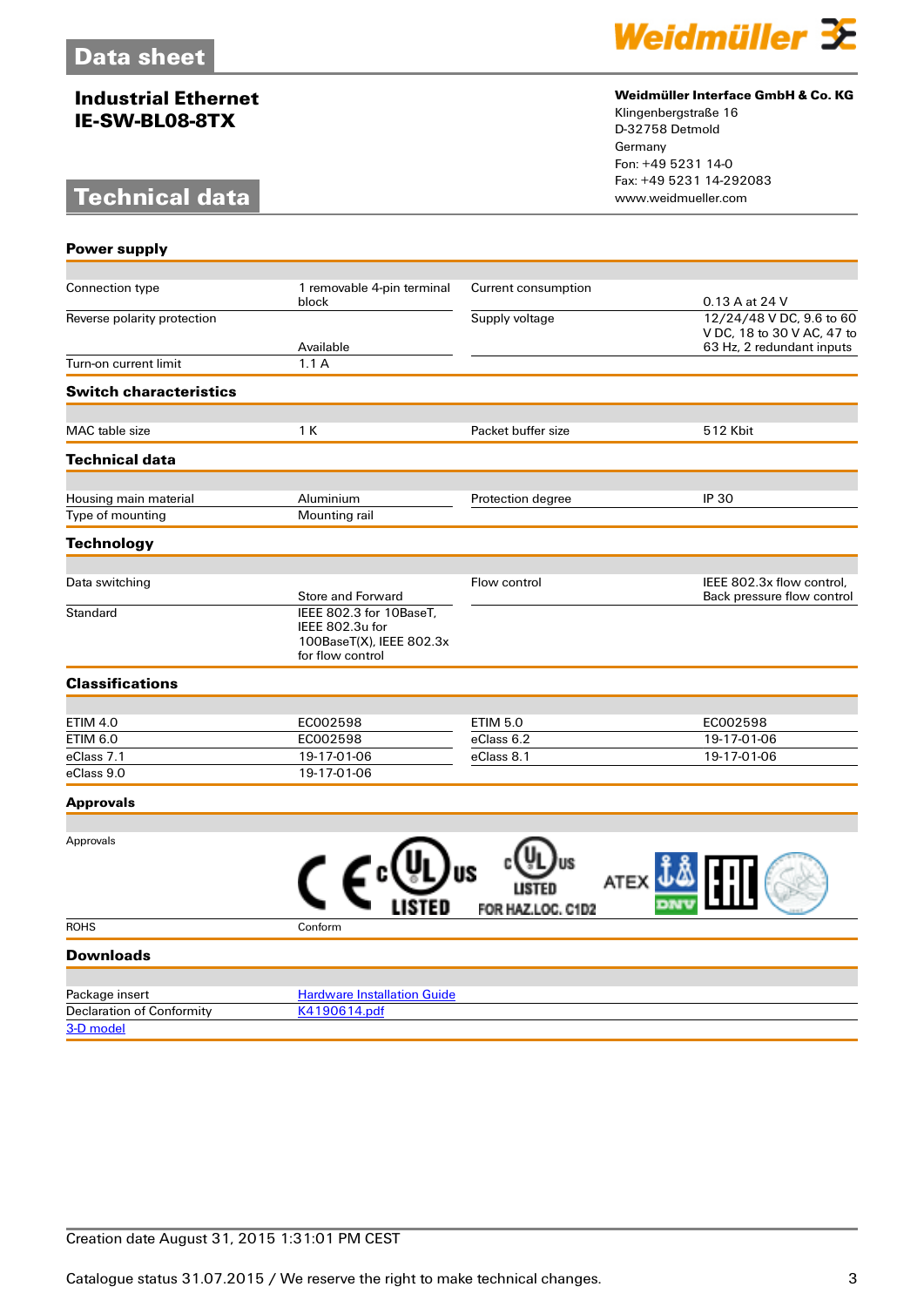# **Addresses worldwide**

# Let's connect.



Warehouse 03-79 SAIF-Zone SAIF-ZUIJE<br>P.O. BOX 8591 Sharjah<br>Telephone<br>65572723 e number +971 65572723 Fax number +971 65572724 wme.info@weidmueller.com

**AO Angola** Please contact Phambili Interface South Africa

**AR Argentina**

CPI SA<br>Bauness 2660 Bauness 2660 C1431DOF Buenos Aires Telephone number +54 11 4523 8008 Fax number +54 11 4522 0546 info@cpi.com.ar www.cpi.com.a

**AT Austria** Weidmüller GmbH IZ NOE Süd Straße 2b, Obj<br>M 59 าพ ออ<br>2355 Wiener Neudorf 2355 Wiener Neudorf Telephone number +43 2236 67080 Fax number +43 2236 6708-899 office.at@weidmueller.com www.weidmueller.com

**AU Australia** Weidmüller Pty. Ltd.<br>PO BOX 6944 PO BOX 6944 Huntingwood 2148 Huntingwood Drive 43 Huntingwood NSW 2148 Telephone number +61 2 9671 9999 Fax number +61 2 9671 9911 info@weidmuller.com.au www.weidmuller.com.au

**AZ Azerbaijan** Representative Office Weidmüller Interface Demirchi Tower, 4th floor 37, Khojali ave. AZ 1025 Baku Telephone number +994 12 488 80 36 Fax number +994 12 488 80 37 rashad.mahmudov@ weidmueller.com



Please contact our Representative Office Weidmüller Interface GmbH & Co. KG Serbia

BIG electric d.o.o Mladena Stojanovića 117A 78000 Banja Luka Telephone number +387 51926277 Fax number +387 51926277 bigelectric@blic.net www.bigelectric.ba

or

**Belgium**<br>
Weidmüller Benelux B. V.<br>
6 en 7<br>
6 en 7<br>
1930 Nossegem<br>
Telephone number +32 2<br>
752 40 70<br>
Fax number +32 2 751 36 06 info@weidmueller.be www.weidmueller.be

> Bul. "Kliment Ohridski" 13 1756 Sofia Telephone number +359 2 963 2560 Fax number +359 2 963 1098 sofia@weidbul.com www.weidbul.com



Weidmuller Middle East FZE

Khayber Trading Company P.O Box 1976 Manama Telephone number +973 720747 Fax number +973 720331 khayber@batelco.com.bh **BR Brazil**

**Bahrain** 

Weidmuller Conexel do Brasil Conexões Elétricas Ltda. Av. Presidente Juscelino, 642 - Piraporinha Diadema, São Paulo 09950-370 Telephone number +55 (11) 4366-9600 Fax number +55 (11) 4362- 1677 vendas@weidmueller.com.br www.weidmueller.com.b



**BY Belarus** TECHNIKON Ltd. Nezavisimosti pr. 177-9 220125 Minsk \_\_\_ .\_\_ ..........<br>Telephone number +375 17<br>393-11-77 393-11-77 Fax number +375 17 3930080 wm@technikon.by

**CA Canada** W Interconnections Canada



**CG Congo** Please contact Phambili Interface South Africa

**CH Switzerland** Weidmüller Schweiz AG Rundbuckstraße 2 8212 Neuhausen am<br>Rheinfall SH Rheinfall SH Telephone number +41 52 674 07 07 Fax number +41 52 674 07 08 info@weidmueller.ch www.weidmueller.ch



Santiago Providencia 7500859 Telephone number +56 2 341 1271 Fax number +56 2 341 1275 felipe@atsintech.com www.atsintech.com

CPI CHILE LTDA Av. Presidente Frei Montalva 6001, 47 complejo el cortijo Santiago - Conchali Telephone number +562 963 8440 Fax number +562 963 8440 cpi@cpichile.cl www.cpichile.cl

**CN China** Weidmüller Interface (Shanghai) Co. Ltd. 100 Yutong Road 25 F, BM Intercontinental Business Center 200070 Shanghai Telephone number +86 21- 22195008 Fax number +86 512- 68417505

**CO Colombia** Automatización Avanzada S. A. Carrera 97 No., 24 c - 23 Bodega 4 110911 Bogotá-D.C. Telephone number +57 (1) 547-8510 Fax number +57 (1) 422- 3044 comercial@ automatizacionavanzada.com www. automatizacionavanzada.com

**CR Costa Rica** ELVATRON S. A. la Uruca 400 Norte Banco Costa Rica San Jose Costa Rica Telephone number +506 2961-060 Fax number +506 5200-609 dirk.haase@elvatron.com www.elvatron.com

**CZ**<br> **Czech Republic**<br>
Lomnického 5/1705<br>
140 00 Praha 4<br>
Telephone number +420 244<br>
001 400 Fax number +420 244 001 499 office@weidmueller.cz www.weidmueller.cz

**DE** Germany<br>
Weidmüller GmbH & Co. KG<br>
Ohmstraße 9<br>
Postfach 30 54<br>
Postfach 30 54<br>
32720 Detmold Telephone number +49 5231 1428-0 Fax number +49 5231 14- 292083 weidmueller@weidmueller.de www.weidmueller.de

**DK**<br>
Weidmüller Danmark<br>
Vallensbækvej 18A<br>
2605 Brøndby<br>
Telephone number +45<br>
27747800 kundeservice@weidmuller.dk www.weidmuller.dk

**DZ**<br>
SARL INTER ELECTRIC<br>
1a Angles des Rues Okba Ibn<br>
Nafaa et Hassi Beida<br>
2300 Annaba<br>
Telephone number<br>
Fax number contact@inter-electric.com

**EC Ecuador** Elsystec S. A., Electricidad Sistemas y Tecnología Vasco de Contreras N35-251 y Mañosca Quito - Pichincha Telephone number +593 22456510 Fax number +593 22456755 Elsystec@uio.satnet.net

**EE Estonia** Please contact our Representative Office Weidmüller Interface GmbH & Co. KG Latvia

> Soots Interface OÜ Pärnu mnt 142 11317 Tallinn Telephone number +372 609 6933 Fax number info@sootsinterface.ee www.cootsinterface.ee or



**EG Egypt** Standard Electric (OMEGA) 1, Abdelhamid Badawy Street Heliopolis Cairo Telephone number +202 21805111 Fax number +202 21805600 stdelec@rite.com



Telephone number +34 934 803 386 Fax number +34 933 718 055 บ55<br>weidmuller@weidmuller.es www.weidmuller.es



Fax number +358 800 114 667 asiakaspalvelu@weidmuller.fi www.weidmuller.fi

**FR** France<br>
Weidmüller E. U. R. L.<br>
12, Chaussée Jules César<br>
BP 263 Osny<br>
95523 Cergy-Pontoise Cedex Telephone number +33 1 34 24 55 00 Fax number +33 1 34 24 55 01 mail@weidmuller.fr

**GB Great Britain** Weidmüller Ltd. Klippon House Centurion Court Office Park, Meridian East, Meridian Business Park Leicester LE19 1TP Telephone number +44 116 282 3470 Fax number +44 116 289 3582 marketing@weidmuller.co.uk www.weidmuller.co.uk

**GE Georgia** Please contact our Representative Office Weidmüller Interface Azerbaijan.



Please contact our Representative Office Weidmüller Interface GmbH & Co. KG South Africa.



**GT Guatemala**

Prestelectro, Prestegard Electro, S.A. Avenida Petapa 44-22, Zona 12 Guatemala City Telephone number +502 2442-3346 Fax number +502 2476-8945 ventas@prestelectro.com

Fax number +30 210 2823233 info@weidmuller.gr www.weidmuller.gr



**HK Hong Kong**<br>
Weidmuller (Hong Kong)<br>
Limited Co. Ltd.<br>
Unit 1617, Metropolis Tower No. 10 Metropolis Drive, Hunghom, Kowloon Telephone number +852 3154 8088 Fax number +852 31548099 Info-hk@weidmueller.com.hk

**HR Croatia** ElektroPARTNER d.o.o. Slavonska avenija 24/6 HR-10000 Zagreb Telephone number +385 (1) 6184 793 Fax number +385 (1) 6184 795 elektropartner@zg.t-com.hr www.elektropartner.h



**ID Indonesia** PT. Nego Electrindo Ruko Mega Grosir Cempaka Mas Blok I No. 20 – 22 Jakarta 10640 Telephone number +62 21 42882255 Fax number +62 21 42882266 sales@negoelectrindo.co.id



**IL Israel** A. U. Shay Ltd. 23/25, Embar Street 49222 Petach-Tikva P.O. Box 1 00 49 49222 Petach-Tikva Telephone number +972 3-923-3601 Fax number +972 3-923- 4601 shay@uriel-shay.com www.uriel-shay.com

ATEKA Ltd. 4, Ha Tavor lane Industrial area Segula 49691 Petach-Tikva P.O. Box 4710 Petach-Tikva Telephone number +972 73-200-1311 Fax number +972 3-924 4245

marketing@ateka.co.il www.ateka.co.il **IN Representative Office**<br>
Representative Office<br>
Pvt. Ltd.<br>
12th Lane North Avenue, Opp<br>
Joggers Park,<br>
Kalyani Nagar, Pune 411 006 Telephone number +91 20- 41290090 ⊶ ı∠ə∪∪ə∪<br>wmi.pune@weidmueller.in

www.weidmueller.com **IS Iceland** Samey Automation Center Lyngas 13 210 Garoabaer Telephone number +354 510 5200 Fax number +354 5 10 5201 Samey@samey.is www.samey.is







Telephone number +962 6 533 2020 Fax number +962 6 533 5800 transjordan@batelco.jo







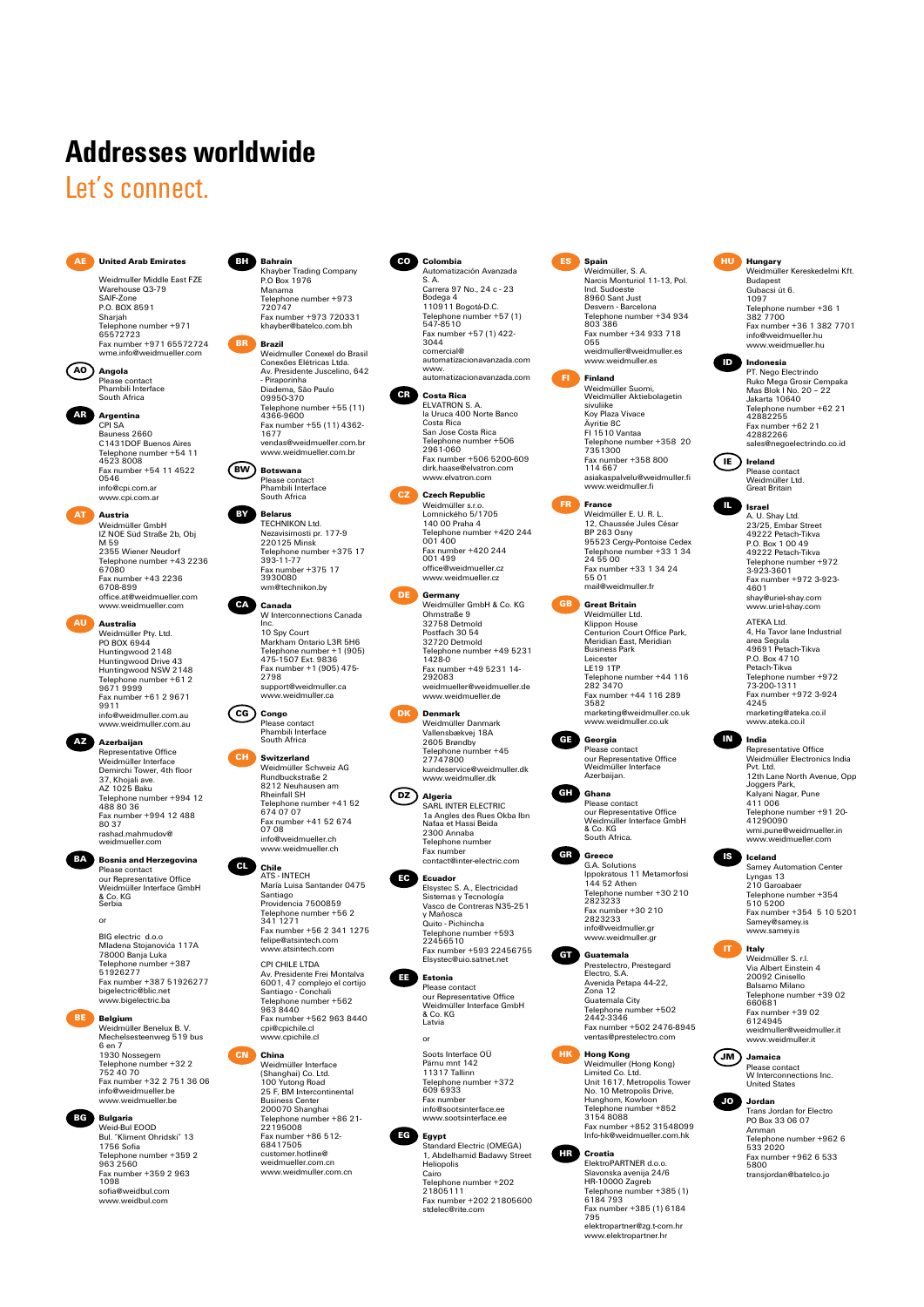

**Let's connect.**

**JP Japan**

Higashi-Shinagawa, Shinagawa-ku Tokyo 140-0002

You can find all Weidmüller addresses and your local contact on the internet at: www. weidmueller.com/countries

Nihon Weidmüller Co. Ltd. Sphere Tower Tennoz 2-2-8 **LV Latvia** SIA Abi4

Telephone number +81 3<br>6711 5300 6711 5300 Fax number +81 3 6711 5333 weidmullerjapan@weidmuller. co.jp www.weidmuller.co.jp

**KE Kenya** Please contact our Representative Office Weidmüller Interface GmbH & Co. KG South Africa.

> **Kyrgyzstan** , person<br>e contact our Representative Office Weidmüller Interface Azerbaijan.

**Korea**<br>Weidmuller Korea Co. Ltd. Weidmuller Korea Co. Ltd.<br>9th floor, Wonbang B/D<br>Samseong 2-Dong, Gangnam-<br>Gu<br>Telephone number +82<br>Telephone number +82<br>2-516-0003<br>info@weidmuller.co.kr www.weidmuller.co.kr

**KW Kuwait** Kana Controls General Trading & Contracting Co. W. L. L. Al Rai Industrial Area, Plot 28-30, St. 31 13016 Safat B.P. 25593 Telephone number +965 4741373 Fax number +965 4741537 info@kanacontrols.com

**KZ Kazakhstan** Please contact Weidmüller Group Russia

**LB Lebanon** Progress Engineering & Trading Enterprises Al Nahr Street Beirut 11-1111 Telephone number +961 1 444 664 Fax number +961 1 561 880 progress@inco.com.lb

**Lithuania**<br>
Please contact<br>
our Representative Office<br>
Weidmüller Interface GmbH<br>
& Co. KG<br>
Latvia

ELEKTROS IRANGA Tinklu g. 29 a LT-5319 Panevezys Telephone number +370 (45) 582 828 Fax number info@eliranga.lt or

**LU Luxembourg** Please contact Weidmüller Benelux B. V. Netherlands

Daugavgrivas 31b Riga, LV-1007 ...<sub>...</sub>...........<br>Telephone number +371 674<br>70999 70999 Fax number +371 676 24562 abi\_4@tvnet.lv Representative Office Weidmüller Interface GmbH & Co. KG & Co. Kd<br>Udens str. 12-118<br>Riga, LV-1007 Riga, LV-1007 Telephone number +371 29254766 Fax number +371 674



65637 Ilgonis.rudaks@weidmueller. com www.weidmueller.com



Weidmüller Interface GmbH & Co. KG Serbia.

**MG Madagascar** Please contact Phambili Interface South Africa

**MK Macedonia** Please contact our Representative Office Weidmüller Interface GmbH & Co. KG Serbia

> ELEKTRO - SMK dooel UL. III Makedonska brigada b.b. 1000 Skopje Telephone number +389 22460295 Fax number Elektro-smk@telekabel.net.mk or

**MT Malta** E. S. S., Electrical Supplies & Services Ltd. San Gwakkin Road Mriehel

> Telephone number +356 21255777 Fax number +356 21255999 robert.agius@ess.com.mt

**MU Mauritius** Mubelo Electrical Ltd. Office 26, Gateway building, St Jean Road Quatre Bornes Mauritius Telephone number +230 4670989 Fax number +230 4654051 richard.mubelo@orange.mu



**MX Mexico** W Interconnections S. A. DE C. V. Blvd. Hermanos Serdán 698, Col. San Rafael Oriente 72029 Puebla Telephone number +52 (222) 268 6227 Fax number +52 (222) 286 6242 clientes@weidmuller.com.mx

**MY Malaysia** Connect Plus Technology Sdn Bhd No. 43, Jalan PJS 11/22, Bandar Sunway 46150 Petaling Jaya Selangor Darul Ehsan Telephone number +60 3 5633 7363 Fax number +60 3 5633 6562 paul@cptech.com.my

www.cptech.com.m **MZ Mozambique** Please contact Phambili Interface South Africa

**NA Namibia** Please contact Phambili Interface South Africa

**NG Nigeria** Please contact Weidmüller Interface GmbH & Co. KG South Africa

> **NL Netherlands** Weidmüller Benelux B. V. Franciscusweg 221 1216 SE Hilversum P.O. Box 1505 1200 BM Hilversum Telephone number +31 35 626 12 61 Fax number +31 35 623 20 44 info@weidmuller.nl www.weidmuller.nl

**NO Norway** Sivilingeniør J.F. Knudtzen AS Billlingstadsletta 97 1396 Billingstad PO Box 160 1378 Nesbru Telephone number +47 66 98 33 50 Fax number +47 66 98 09 55



Telephone number (04) 568 6156 Fax number (09) 489 1752 csl@cuthbertstewart.co.nz Cuthbert S. Steward Ltd

4 Fred Thomas Drive Aon Building, Ground Floor, South Entry Takapuna<br>PO Box 100 338 PO Box 100 338 North Shore City 745 Telephone number (09) 489 1751 Fax number (04) 568 6056 cslak@cuthbertstewart.co.nz

**OM Oman** DAN INTERNATIONAL LLC. Ghala St. 111 BP 2901 Seeb Telephone number +968 5036 77 Fax number +968 5037 55 yedu@danintl.com



**Peru**<br> **IMPEXINCA S.A.C.** Calle Ortiz de Zevallos No. 105, Urb. San Antonio 18 Lima, Miraflores

Telephone number +51 1<br>447 5608 447 5608 info@impexinca.pe www.impexinca.pe J & W CIA. S. A. Calle 6 Mz. D Lte. 23, Urb. Ind. Grimanesa

01 Callao Telephone number +51 1 572 2539 Fax number +51 1 572 0152 contacto@jwcia.com www.jwcia.com



Enclosure Systems Specialists Inc. 2276 Don Chino Roces Avenue Extension<br>Room 103/105 Narra Building<br>1231 Makati City<br>Telephone number +63 2<br>813 8580<br>Fax number +63 2 813 8596<br>sales\_encsys@pldtdsl.net<br>sales\_encsys@pldtdsl.net<br>www.enclosuresystemsph.



com

**PK Pakistan** Automation Controls (Pak) Apartment No. 33 C III, Chenab Block, Allama Iqbal Town Lahore Telephone number +92 42 37809948 Fax number +92 42 37809950

nadeem@acpak.com.pk www.acpak.com.pk **PL Poland** Weidmüller Sp. z. o. o. ul. Ogrodowa 58<br>00-876 Warszawa

00-876 Warszawa Telephone number +48 22 510 09 40 Fax number +48 22 510 09 41 biuro@weidmuller.com.pl www.weidmuller.pl

**PR Puerto Rico** Please contact W Interconnections Inc. United States



Weidmüller Sistemas de Interface S. A. Estrada Outeiro Polima, R. Augusto Dias da Silva, Lote B - Esct. 2 São Domingos de Rana<br>2785-515 Abóboda 2785-515 Abóboda Telephone number +351 214 459 191 Fax number +351 214 455 871 weidmuller@weidmuller.pt www.weidmuller.pt

**PY Paraguay** Please contact CPI SA Argentina



Telephone number +974 4651441 Fax number +974 4654579 dmtctech@qatar.net.qa http://www.dohamotorsgroup. com/td.html

Petroleum Technology Co. W.L.L.<br>PO Box 16069<br>5th Floor Toyota tower<br>Telephone number +974<br>44419603<br>Fax number +974 44419604 petrotec@qatar.net.qa www.petrotec.com.qa



**RO Romania** Representative Office Weidmüller Interface GmbH<br>& Co. KG & Co. KG Ionescu Crum Street, No. 1, 1st Tower, 1st Floor, Office 4 500446 Brasov - Brasov Business Park Telephone number +40 (268) 446 222 Fax number +40 (262) 205 410 claudiu.totea@weidmueller. com www.weidmueller.com

**RS Serbia** Representative Office Weidmüller Interface GmbH & Co. KG Ustanicka 189, III sprat lokal 7a 11050 Beograd Telephone number +381 112885274 Fax number +381 112885274 zoran.rabrenovic@ weidmueller.com

TeLa Elektrik d.o.o. Ul.Dr Drage Ljočić 6 Beograd Telephone number +381 11 2772 415 Fax number +381 11 2772 850 office@tela.rs www.tela.rs



**RU Russia**<br>
Weidmüller Group<br>
7/10 Khlebozavodskiy<br>
Passage,<br>
Moskau 115230 Telephone number +7 495 280 72 71 Fax number +7 495 280 72 71 Info@weidmueller.ru www.weidmueller.ru

**SA Saudi Arabia** Al Abdulkarim Holding Co. P.O. Box 4 Dammam 31411 Telephone number +966 3 8337110 Fax number +966 3 8829547 E-mail salehsk@akh.com.sa

www.weidmueller.ae Saudi Electric Supply Company (SESCO) P.O. Box 32 98 Al Khobar 31952 Telephone number +966 3 8829546 Ext. 3030 Fax number E-mail Safdar.Malik@sescogex.com www.sesco-gex.com

**SE Sweden** Weidmüller AB Axel Danielssons väg 271 BOX 31025 SE-200 49 Malmö Telephone number +46 77- 143 00 44 Fax number +46 40-37 48 60 info@weidmuller.se www.weidmuller.se



Fax number +65 6841 5377 info@weidmuller.com.sg www.weidmuller.com.sg **SI Slovenia**

Elektrospoji d. o. o. Stegne 27 SI- 1000 Ljubljana Osrednjeslovenska Telephone number +386 1 511 3810 Fax number +386 1 511 1604 info@elektrospoji.si www.elektrospoji.si